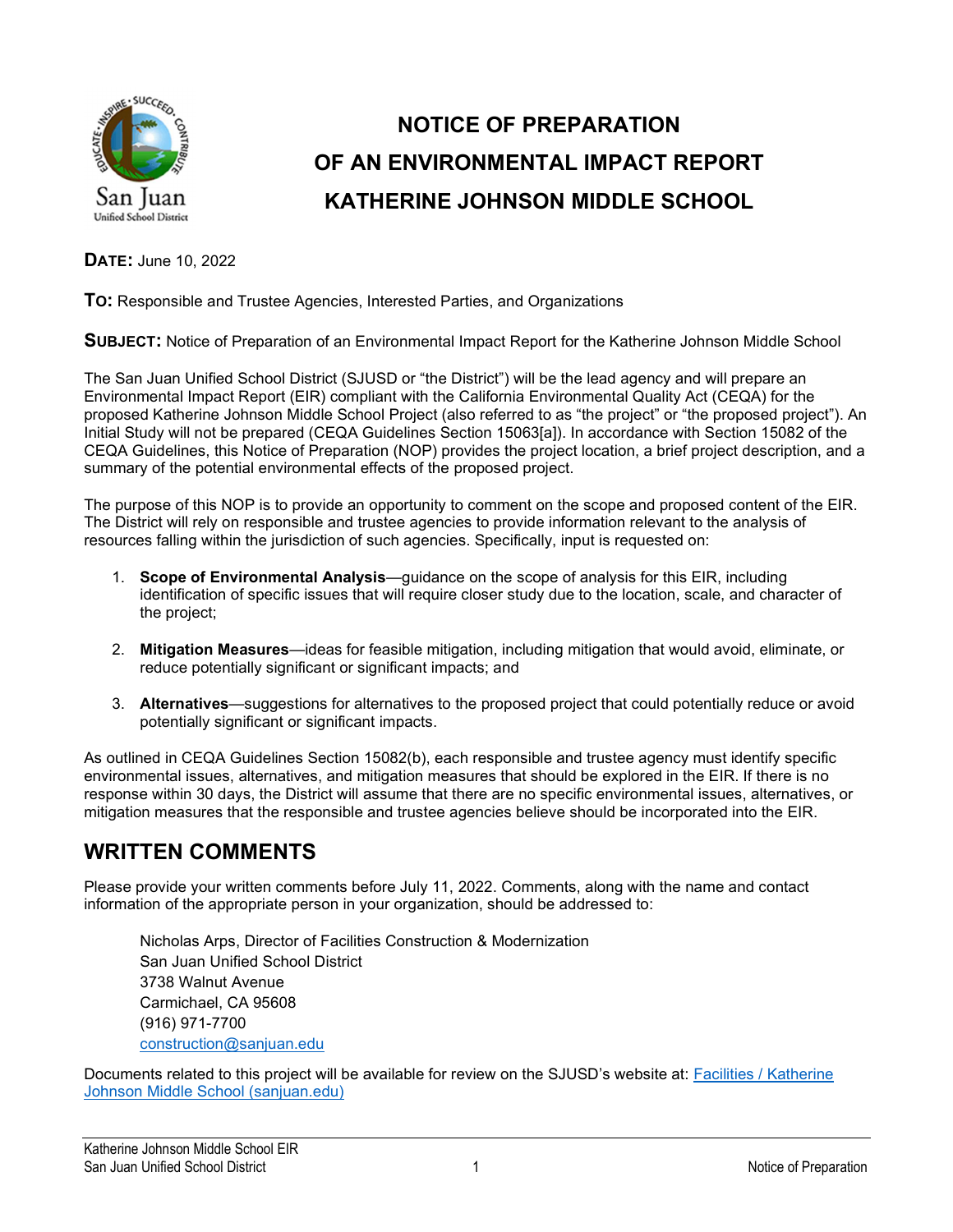### PROJECT LOCATION AND SURROUNDING LAND USES

The approximately 9.75-acre project site is situated in unincorporated Sacramento County, east of the Sacramento City limits, in the urbanized Arden-Arcade Community (Exhibit 1). The project site is located at 2641 Kent Drive (APN 268-0290-001-0000), and is bounded by Miramar Road on the south, Belport Lane on the west, private residences adjacent to Lacy Lane on the north, and private residences adjacent to Creekside Lane and Cresthaven Drive on the east (Exhibit 2).

The project site is zoned RD-5 Residential. The Sacramento County General Plan land use designation is Low Density Residential, and the Arden-Arcade Community Plan land use designation is RD-5/Public-Quasi Public (PQP). Public schools are a permitted, primary use under the current Sacramento County Zoning Code in areas zoned RD-5. The project site was developed as a public school (the Creekside Elementary School) in 1953.

The San Juan Unified School District now uses the existing Creekside school site for adult education. Known as the Creekside Adult Center, this site is used in conjunction with the Sunrise Tech Center to provide ongoing educational opportunities. Current average attendance at the Creekside Adult Center is 300-500, and there is a total of 24 staff and faculty. The Adult Center operates five days a week from September 6<sup>th</sup> to June 30<sup>th</sup>, Monday through Friday, from 8 AM – 3:00 PM.

The project site is surrounded on all sides by single-family and multi-family residential development, with the exception of the Town & Country Pre-School and Daycare facility (at 2550 Belport Lane), which is immediately adjacent to and south of the project site's southwestern boundary. A small portion of the approximately 1.5-acre Creekside Nature Area, administered by the Fulton-El Camino Recreation and Park District, is adjacent to the project site's northeastern boundary. Chicken Ranch Slough is adjacent to, and runs through a small portion of, the project site's northern boundary.

Two paved local streets—Miramar Road on the east and Elvyra Way on the west—dead-end on either side of the southern portion of the project site.

### PROJECT DESCRIPTION

SJUSD is proposing to redevelop a District-owned property in the Arden-Arcade Community, at the former Creekside Elementary School campus and current Creekside Adult Center located at 2641 Kent Drive. All of the existing buildings and facilities associated with the former Creekside Elementary School, which was constructed in 1953, would be demolished and removed. This would involve 25,928 square feet of existing school buildings. A new middle school would be developed in place of the existing facilities.

### PROPOSED FACILITIES

The proposed Katherine Johnson Middle School would include construction of approximately 65,000 square feet of school building space. The proposed project would allow for an increase in the maximum student capacity. The current capacity of Katherine Johnson Middle School – currently collocated with Encina High School is 550 students. The proposed school's capacity would accommodate up to 650 students. Approximately 48 staff are projected for the new middle school.

The operations at the Creekside Adult Center will move to the Encina High School campus. This would involve construction of 11 portables (including a double-wide Kinder) and a restroom building, no permanent buildings, and provide for a capacity of up to 30 per class (300 students total).

Several buildings would be constructed in the central part of the campus, including administration, library, and student services; general classrooms; science, art, maker, and special education classrooms; and a multipurpose building including food service, music, gymnasium, and locker rooms (Exhibit 2). Building exteriors would incorporate modern design features such as cantilevered roofs and covered walkways, architectural coatings designed to reduce glare, and connectivity between indoor and outdoor learning environments. An outdoor science learning area would be provided adjacent to the science education classrooms. An outdoor dining area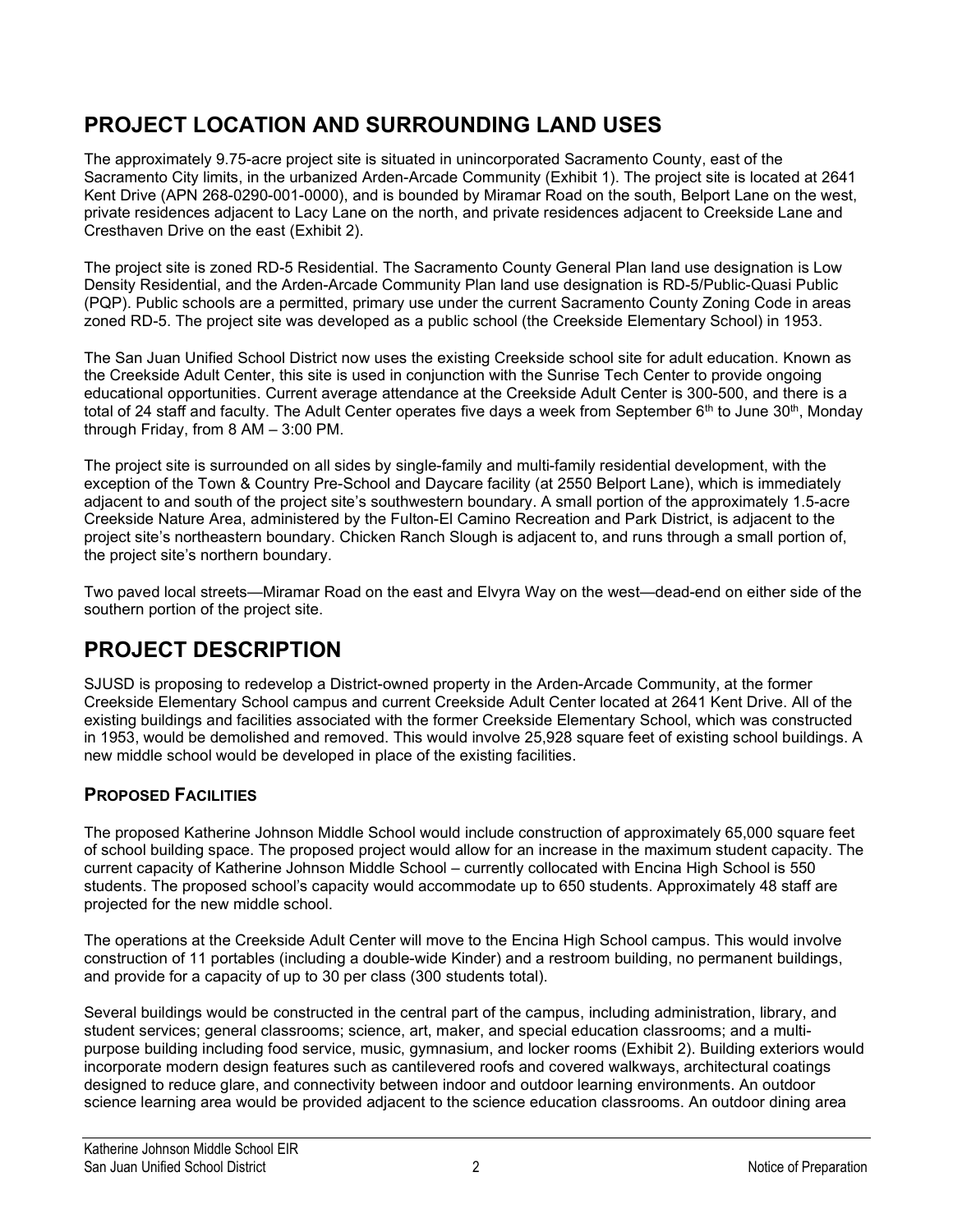with a shade trellis would be provided adjacent to the food service area. The school buildings would be oriented around a central interior quad (gathering space), which would include an outdoor amphitheater. Communications would be facilitated by a public address (PA) system that may be used outdoors around the campus buildings, when necessary. The existing outdoor playfields would be refurbished and redeveloped to include a hardcourt basketball area, and a soccer field in the northern open grassy area of the campus.

All project-related facilities would be designed to meet the requirements of the Division of the State Architect (DSA) and would be constructed in accordance with current building codes.

#### ACCESS AND ANCILLARY FEATURES

The proposed project also includes installing a driveway through a parking lot in the southern portion of the project site, to connect Elvyra Way on the west with Miramar Road on the east (Exhibit 2). This will create a through connection between Kent Drive and Miramar Road on the east and Belport Lane and Elvyra Way on the west. Associated sidewalk, curb, and gutters would also be constructed. Connecting the two roadways would facilitate school access, including student drop-off and pick up, as well as emergency ingress and egress. North of the proposed driveway and parking lot, a student drop-off and pick-up area would be provided.

Parking for school staff would be provided south of the through driveway. Emergency access within the school campus would be similar to existing conditions, with a travel route for equipment northward from Kent Drive, eastward around the new multi-purpose building, westward around the back of the basketball courts and classroom buildings, and then southward around the science buildings to Belport Lane. Sidewalk, curb, and gutter work associated with the through driveway would be conducted in accordance with Sacramento County Improvement Standards.

Existing chain link fencing around the property would be removed and replaced with new, more modern fencing comprised of iron railings. New landscaping, including shade trees and drought-tolerant shrubs, groundcover, and flowering plants, would be installed around the campus buildings, outdoor learning and gathering areas, and the parking area. A new fence would be installed alongside the existing nature trail south of Chicken Ranch Slough.

Minor outdoor security lighting would be provided on the new school buildings. All nighttime lighting fixtures would be shielded and directed downward to prevent light spillover, consistent with current design practices. The outdoors playfields would not be lighted at night.

The proposed project also includes upgrades to on-site drainage, sewer, water, wastewater, and electrical systems as necessary in coordination with the current utility service providers to support the redeveloped school building space. The project would make improvements to drainage facilities, which may include an upgrade to the existing storm drainage system to increase pipe size from 18" to 36", to be confirmed through further design work.

#### **CONSTRUCTION**

All construction equipment and vehicles would be staged on the existing school campus. Demolition and grading would occur on the southern portion of the property as an initial stage of construction in order to accommodate an all-weather area for construction staging and parking for construction worker vehicles.

Project-related demolition and construction is anticipated to take 20 months, starting in January of 2023. Construction activities would be limited to the less-sensitive daytime hours between 6am and 8pm, Monday through Friday. Occasional daytime construction work on Saturdays and Sundays may be necessary and if this occurs, construction would be limited to the hours between 7am and 8pm, accordance with the County's Noise Ordinance, though on weekdays, the District would not typically expect any noise-generating activities until after 7am.

Construction equipment and activities would primarily involve the use of Kent Drive to access El Camino Avenue. Demolition material could be removed using Belport Lane to El Camino Avenue or Kent Drive to El Camino Avenue. Kent Drive would be the main access route for grading and concrete work.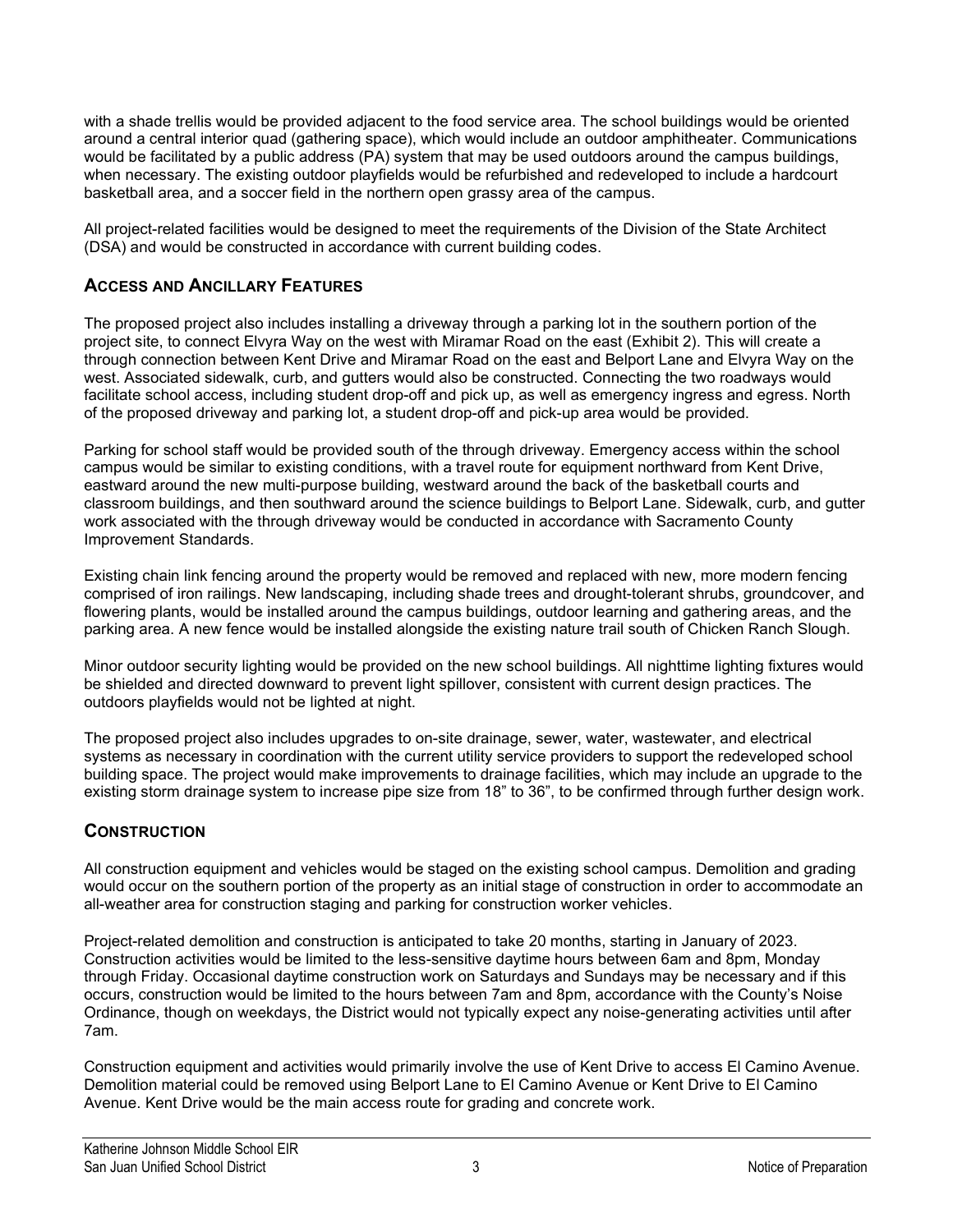The construction contractor would be responsible for erecting a chain-link fence with fabric screening or webbing around the construction area, to ensure that only authorized construction personnel and District representatives are allowed entry. In addition, warning signs indicating that the construction site poses a hazard to non-authorized personnel along with signs stating "No Admittance" would be posted on the fencing around the site.

### PROJECT OBJECTIVES

SJUSD has identified the following Project Objectives to guide planning for the project site, as well as the analysis included within the EIR:

- Implement SJUSD educational facility requirements in a manner that provides a learning environment that meets the needs of today's student body.
- Provide for the educational needs of up to approximately 650 middle school (grades 6–8) students.
- Meet SJUSD geographical needs for school facilities within its service boundary and the surrounding community, based on the District's demographic studies.
- Provide school capacity in a central location relative to the anticipated student body to facilitate and promote walking and bicycling to school.
- Provide safe and efficient school site access for students and SJUSD staff.

## REQUIRED APPROVALS

The proposed project would be reviewed by the Office of Public School Construction of the California Department of General Services, Division of the State Architect, and by the California Department of Education (CDE). The CDE is responsible for approving the proposed site of any public school in California (Education Code Section 17213) to ensure that the location meets certain specific standards for public health and safety.

Approvals required for the proposed project may include, but are not necessarily limited to:

- California Department of Education/Division of State Architect—final school site and design approval (per California Education Code Section 17213).
- Central Valley Regional Water Quality Control Board—Clean Water Act Section 402 National Pollutant Discharge Elimination System, Stormwater General Permit.
- Sacramento Metropolitan Fire District—site plan review for emergency access and water availability.
- Sacramento Metropolitan Air Quality Management District—Authority to Construct, permit to operate.
- Sacramento Suburban Water District—domestic water supply and fire flow.
- Sacramento Area Sewer District—sewer connections and conveyance.
- Sacramento County—storm drain connection and stormwater runoff treatment, approval of a grading permit, encroachment permit for changes to site access.
- Fulton-El Camino Recreation and Park District for collaboration on design, maintenance, and operation of the proposed nature trail.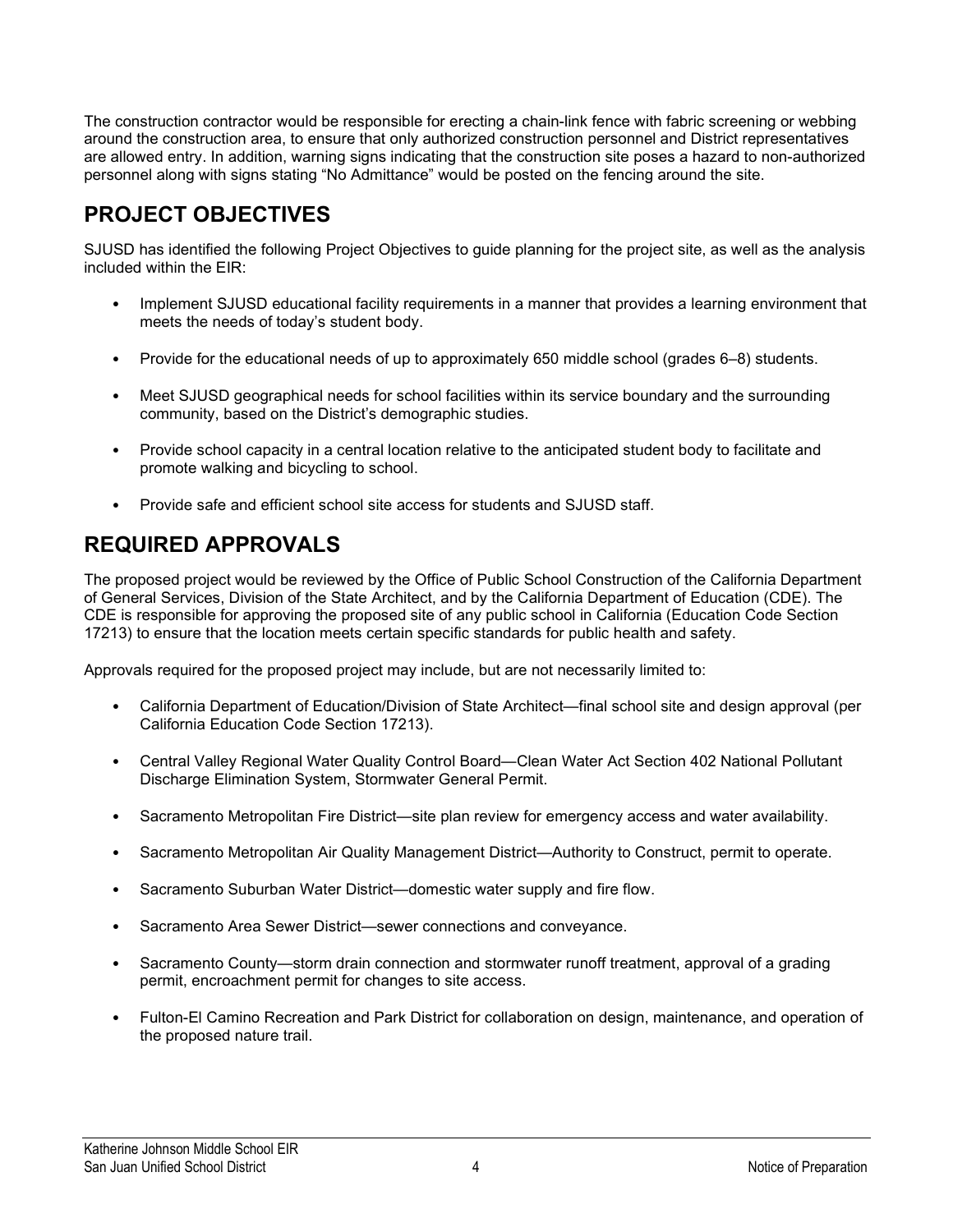### ENVIRONMENTAL REVIEW

As required by CEQA, the EIR will describe existing conditions and evaluate the potential environmental effects of the proposed Katherine Johnson Middle School and a reasonable range of alternatives, including the no-project alternative. It will address direct, reasonably foreseeable indirect, cumulative, and growth-inducing effects. The EIR will identify feasible mitigation measures, if available, to reduce significant and potentially significant impacts.

#### POTENTIAL ENVIRONMENTAL IMPACTS

The following environmental topic areas are preliminarily anticipated to be evaluated in the EIR:

- Aesthetics, Light and Glare—The EIR will describe the existing visual conditions and will evaluate the potential impacts on scenic resources and visual character that may result from redevelopment of the project site, as well as impacts related to light and glare. There are no State or locally designated scenic roadways in the project area.
- Agriculture and Forestry Resources—The project site is not zoned or designed for agricultural or forestry uses. The project site is not designated as Prime Farmland, Unique Farmland, or Farmland of Statewide Importance; it is designated by the California Department of Conservation as Urban and Built-Up Land, which does not fall under the Important Farmland umbrella. The project site is not encumbered by a Williamson Act contract. This section will also document that no forest land resources are present.
- Air Quality—The EIR will discuss the regional and local air quality setting and quantify air pollutant emissions for construction and subsequent operation of proposed uses. The emissions estimates will be derived in consideration of recommended methods and significance thresholds developed by the Sacramento Metropolitan Air Quality Management District, and the EIR will explain how methods and thresholds are designed to assess potential human health effects.
- Biological Resources—The EIR will define the biological resources in the project area, identify existing habitats, and evaluate the project's potential effects on wetlands, other sensitive natural communities, and special-status plant and animal species.
- Cultural and Tribal Cultural Resources—The EIR will describe any existing cultural and Tribal Cultural Resources and evaluate potential impacts on those resources, including the potential to affect undiscovered resources during excavation and grading. The EIR will be informed by consultation with California Native American tribes to assess potential impacts on Tribal Cultural Resources.
- Energy—The EIR will describe the project's consistency with energy conservation standards and evaluate whether the project would lead to wasteful or inefficient use of energy or affect local or regional energy supplies.
- Geology, Soils, Minerals, and Paleontology—The EIR will briefly describe the geological setting and potential environmental effects related to geologic and soils hazards, and unique paleontological (fossil) resources. This section will outline design measures, best management practices, and regulatory requirements to minimize impacts on people or structures from geologic and soil hazards. The EIR will also identify any potential impacts to undiscovered fossils. Deposits of regionally or locally important mineral resources are not present at the project site.
- Greenhouse Gas Emissions—The EIR will include a description of the current science surrounding climate change. The EIR will quantify greenhouse gas (GHG) emissions for construction and subsequent operation based on the proposed middle school use. Emissions estimates will be evaluated for consistency with the State legislative framework for reducing GHG emissions reductions.
- Hazards and Hazardous Materials—The EIR will identify potential impacts from the transport, use, or disposal of hazardous materials; accidental releases of hazardous materials; emissions of hazardous or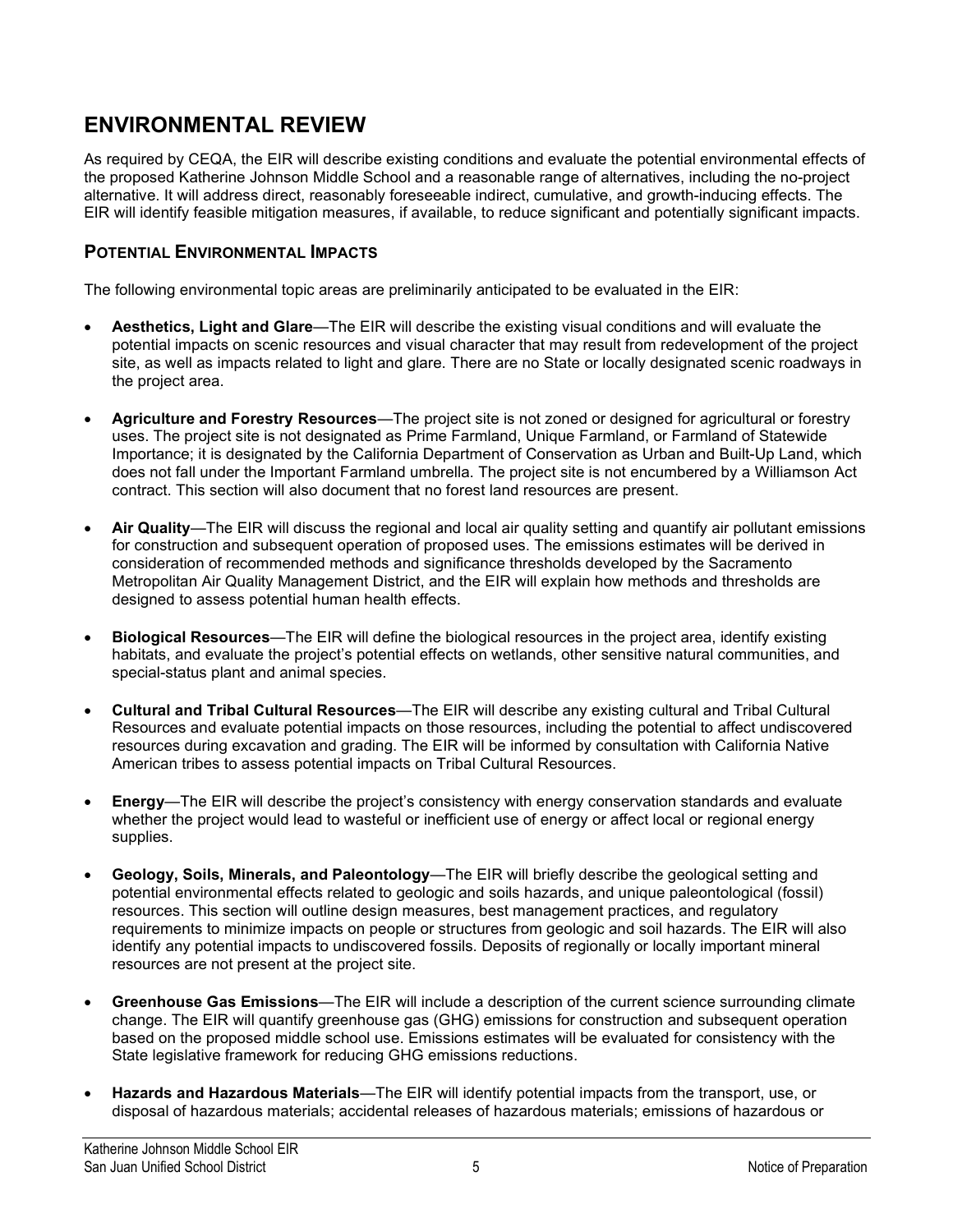acutely hazardous materials, substances, or waste near a school; proximity to known hazardous materials sites on the Cortese List (California Government Code Section 65962.5); location within an airport land use plan or in the vicinity of a private airstrip; and impairment of an adopted emergency response or evacuation plan.

- Hydrology and Water Quality—The EIR will evaluate hydrologic and water quality conditions and potential short-term construction-related effects on water quality from stormwater runoff, as well as longer-term effects on stormwater drainage and maintenance effects on water quality. This section will also evaluate potential impacts related to flooding, impacts on groundwater recharge and sustainability, and impacts on surface water hydrology from the addition of impervious surfaces associated with proposed redevelopment. The potential for the project to impede or redirect flood flows will also be evaluated in this section. This section will outline design features, best management practices, and regulatory requirements required to minimize hydrology and water quality effects.
- Land Use and Planning—The EIR will describe existing land uses and zoning and evaluate the potential for the proposed project to divide an existing community, or to conflict with existing, adopted land use and natural resource plans or regulations that were adopted for the purpose of reducing or avoiding environmental effects.
- Noise and Vibration—The EIR will describe existing noise and vibration conditions and the potential impacts of construction and operation of the proposed redevelopment. Noise and vibration levels from construction, and noise levels from operation of the proposed middle school use will be estimated and compared with existing ambient noise levels and Sacramento County noise policies.
- Population and Housing—The EIR will evaluate the potential for the proposed redevelopment to induce substantial unplanned population growth. Because the project site has been developed as a school since 1953, no impacts are anticipated related to displacing substantial numbers of housing units or people that could lead to potentially significant physical environmental effects.
- Public Services—The EIR will describe existing public services related to fire, police, and schools, and will evaluate whether the proposed middle school would result in potential increases in demand. The EIR will evaluate whether those demands would require new facilities, the construction of which could cause significant environmental impacts.
- Recreation—The EIR will describe existing recreational facilities in the project area, and will evaluate whether the proposed middle school would result in an increased demand for recreation facilities, and whether any increased use of existing neighborhood and regional parks or other recreational facilities would result in substantial physical deterioration of such facilities.
- Transportation—The EIR will identify existing conditions, existing plus project conditions, cumulative noproject conditions, and cumulative plus project conditions. The EIR will summarize an analysis of vehicle miles traveled (VMT) related impacts of the proposed project, and explain that all adverse physical environmental impacts associated with VMT are included in the air quality, greenhouse gas emissions, and other relevant topic sections of the EIR. The proposed project site plan will be evaluated for access and onsite circulation, including interface with the public roadway network, emergency vehicle access and circulation, and pedestrian and bicycle access and circulation within and adjacent to the site. The EIR will include an evaluation of the project's consistency with the County's multi-modal transportation policies.
- Utilities and Service Systems—The EIR will evaluate physical environmental impacts related to the provision of utility systems, including water supply, wastewater treatment, and solid waste disposal. Stormwater drainage facilities will be assessed in the Hydrology and Water Quality chapter of the EIR.
- Wildland Fire Hazards—The project site is not located in or near state responsibility areas or lands classified as very high fire hazard severity zones. Therefore, the EIR will explain why no significant impacts related to wildland fire hazards would occur.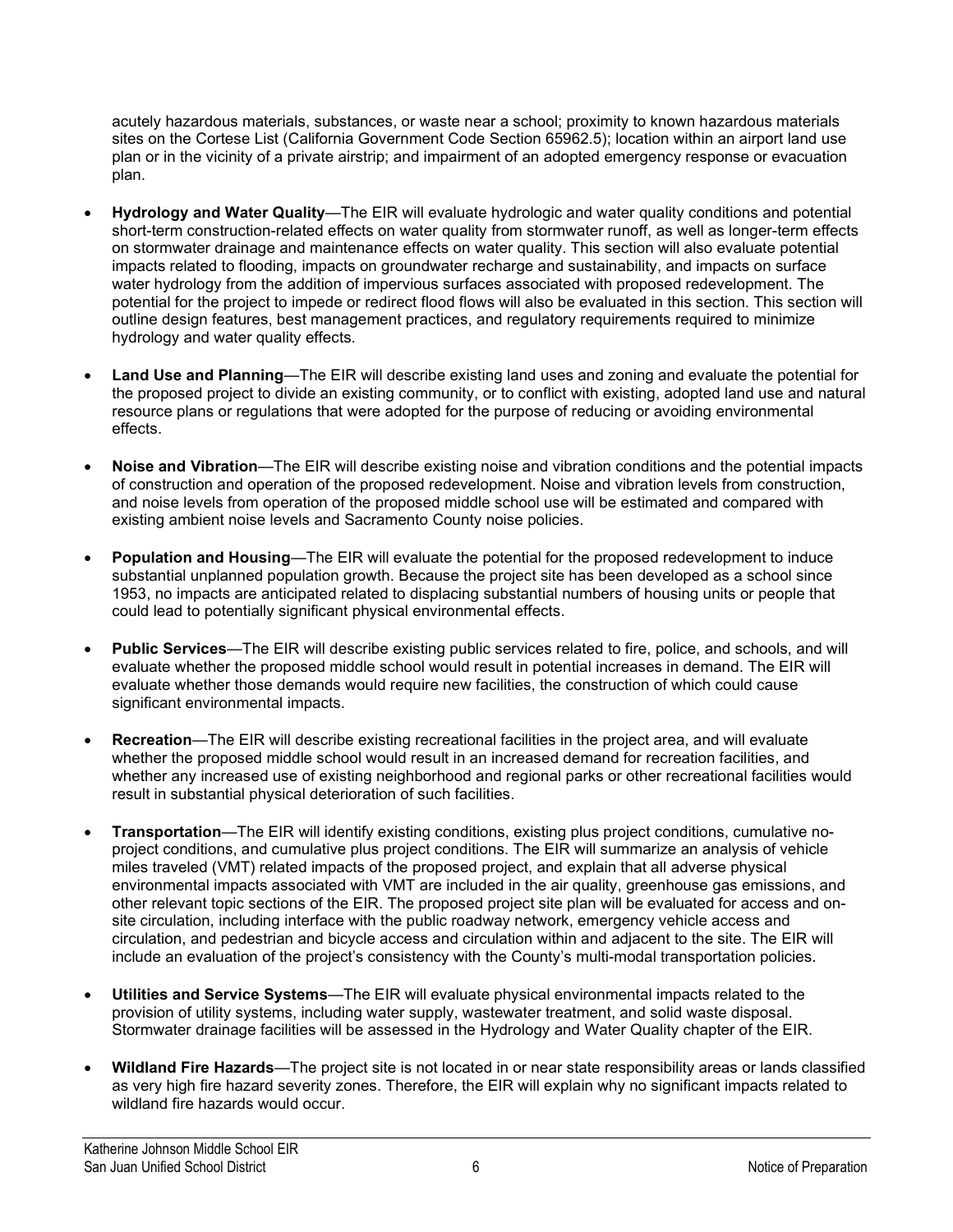

Exhibit 1. Regional Project Location